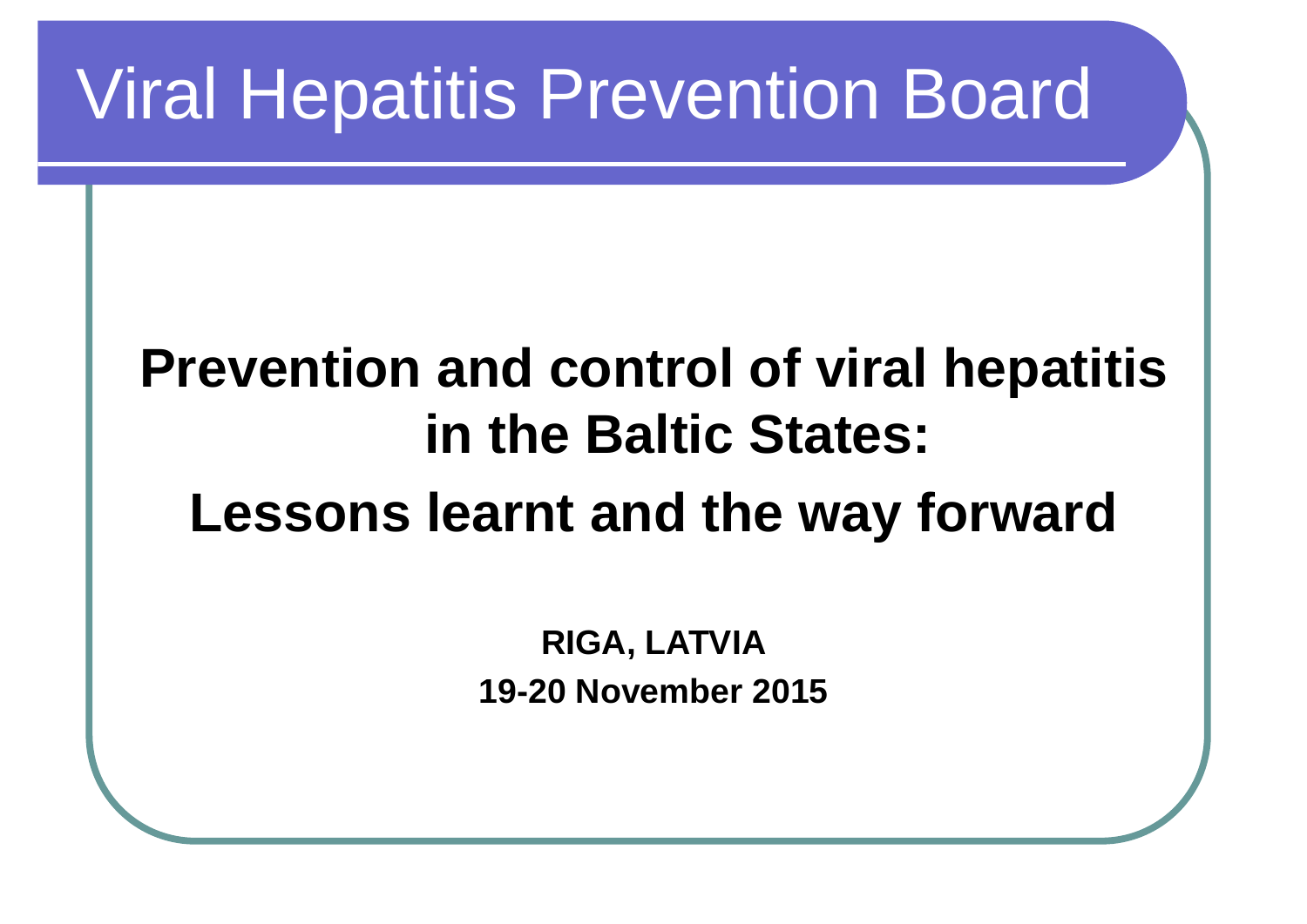

- • To provide an overview of the current health care systems and review the surveillance systems for infectious diseases
- • to review current prevention and control measures for viral hepatitis and discuss progress achieved
- • to review the possibilities for implementing new prevention strategies, control measures and monitoring systems
- •to examine where hepatitis fits in EU's projects and calls
- to look at the economic impact of hepatitis control
- • to discuss regional or national viral hepatitis plans or programmes
- • to analyse the lessons learnt and remaining issues and barriers to successful prevention and control of viral hepatitis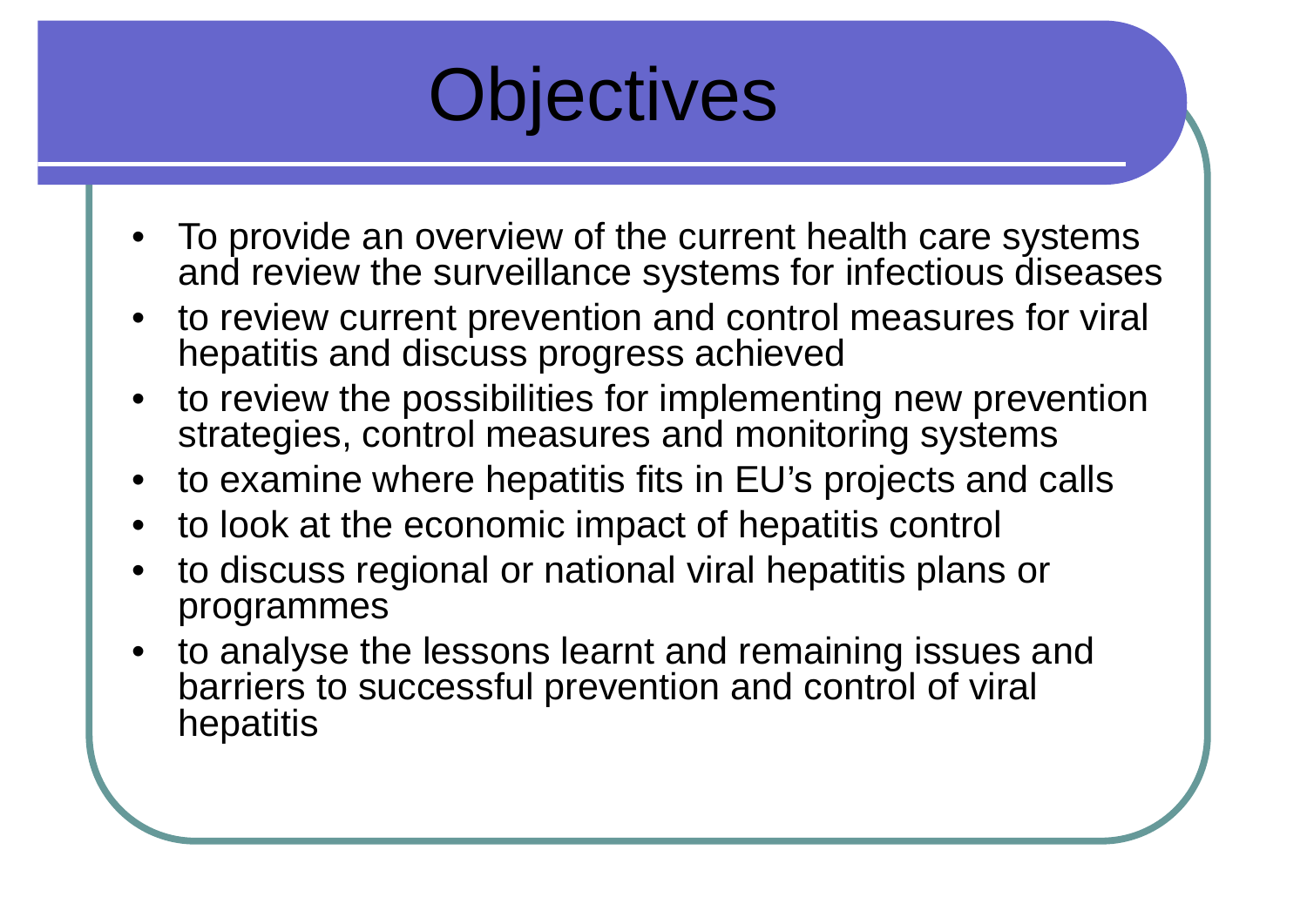

- • On independence, all 3 countries inherited the Soviet health system (centralized sanitary-epidemiological (sanepid) and health defence/protection); as independent States they gained direct access to the services of the WHO Regional Office for Europe
- • Public health reforms: new perception of "public health" and new structures and legislation were required
- • Consequently, parliaments enacted laws establishing the legislative basis for numerous activities in areas such as immunization, surveillance and reporting of infectious diseases, securing the blood supply, and establishment of nongovernmental organizations
- • At the same time, innovative approaches were taken, such as Estonia's emergence and pre-eminence as a digital society.
- • Outbreaks of viral hepatitis and HIV occurred before 2000s when no preventive measures or information were available; viral hepatitis was not a public health priority at that time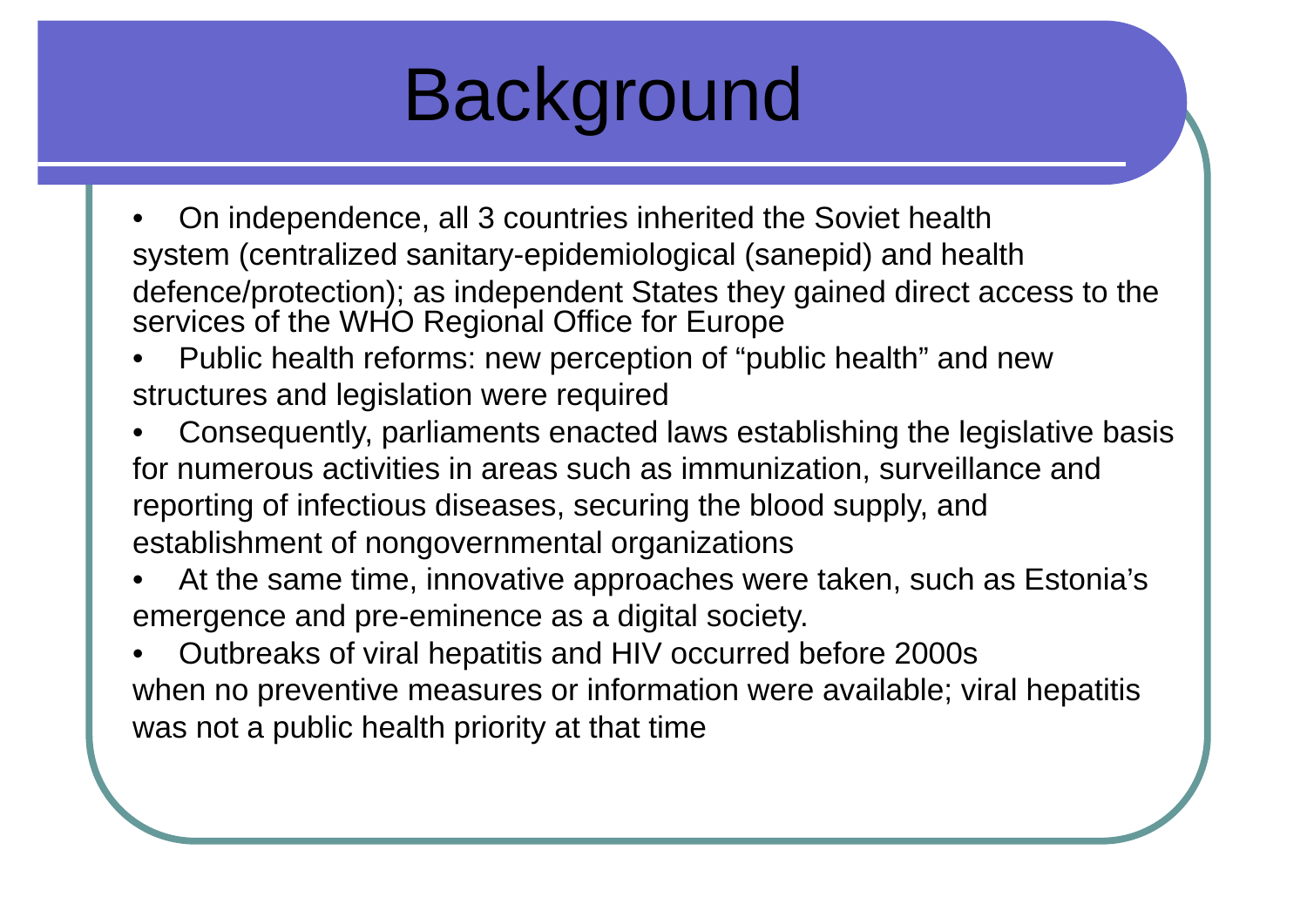## Background - continued

- • Accession to the European Union (2003) meant adjustment of national policies and practices in line with appropriate legislation and policy requirements that included working with bodies such as ECDC
- • The financial crisis (2007-2008) hit all three countries hard; recovery rates varied, with Lithuania's economy recovering slower than that of the other two countries; emigration weakened some sectors

• The World Health Assembly recently adopted resolutions on viral hepatitis calling for the drafting of <sup>a</sup> global strategy; regional plans are in place with the WHO European Region's target of elimination by 2030, including verification processes. WHO established its Global Hepatitis Programme and, through <sup>a</sup> consultative process, is drafting <sup>a</sup> global health Sector strategy on viral hepatitis 2016-2021. WHO recommends the development of national plans for viral hepatitis prevention and control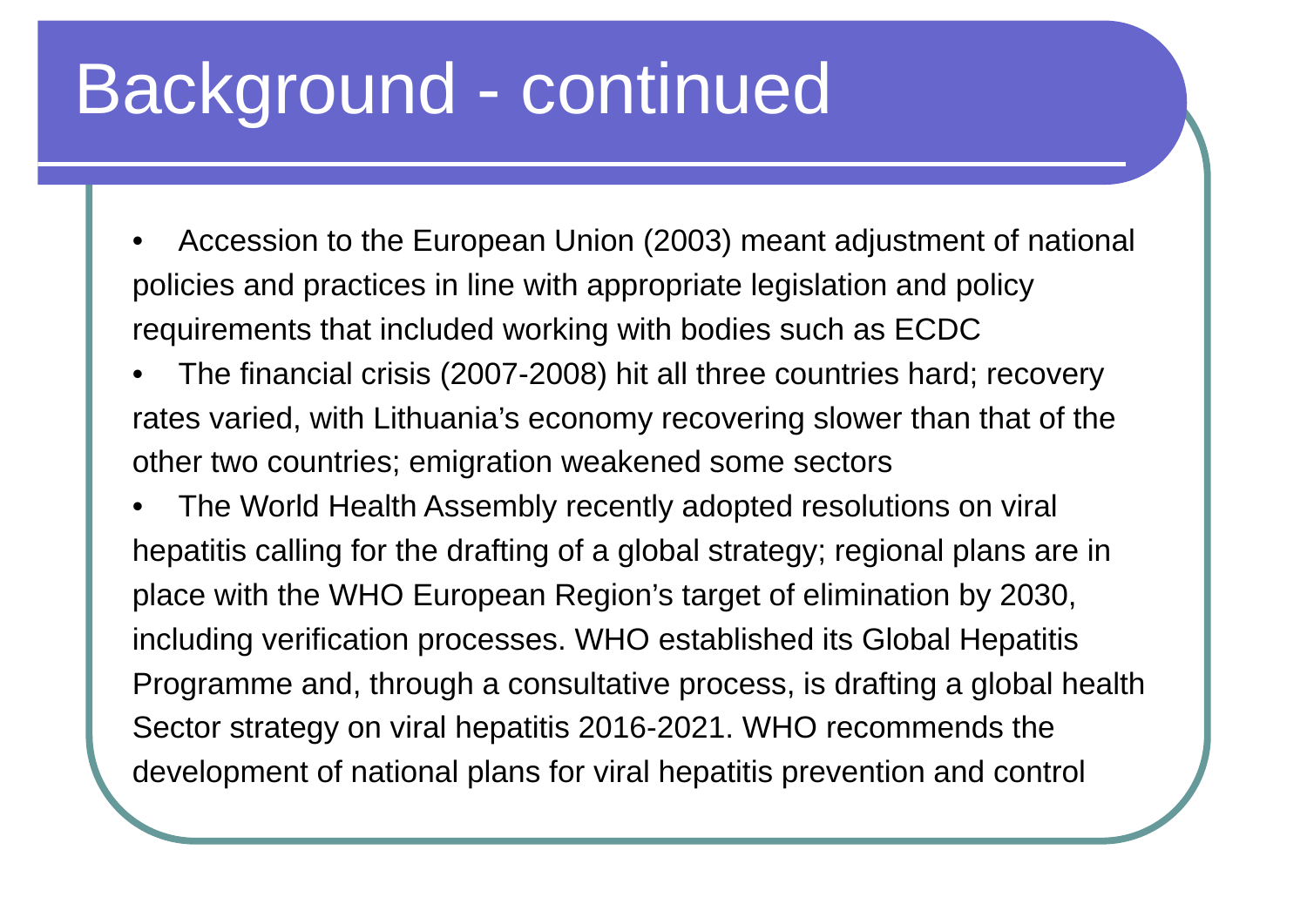### Health care systems

- • Similar structures now in all three countries with parliaments setting legislation, governments determining payment for health services through regulations of cabinets of ministers and setting health policies through health ministries and hierarchical structures thereof, including centres for disease prevention and control, health boards or inspectorates and national health service bodies, health insurance funds and decentralization to regions, territories and municipalities
- •Health insurance funds rely on taxes paid by residents
- • Total health expenditure is about <4-7% of national GDPs, below European Union average (although Latvian legislation obliges it to be below 4%), but budget supplemented by patients' co-payments for instance
- • Governments provide many free health services for their residents, including vaccines for routine immunization and their administration and emergency health care for acute conditions in people without health insurance. Latvia imposes a patient's fee for some services and reimbursement policies include provision for co-payments by patients, although forthcoming budget may approve reimbursement of treatment costs for viral hepatitis at 90% level. The other two countries give 100% reimbursement.
- • The private sector for health care and services exists but is small and its activities have not always been successful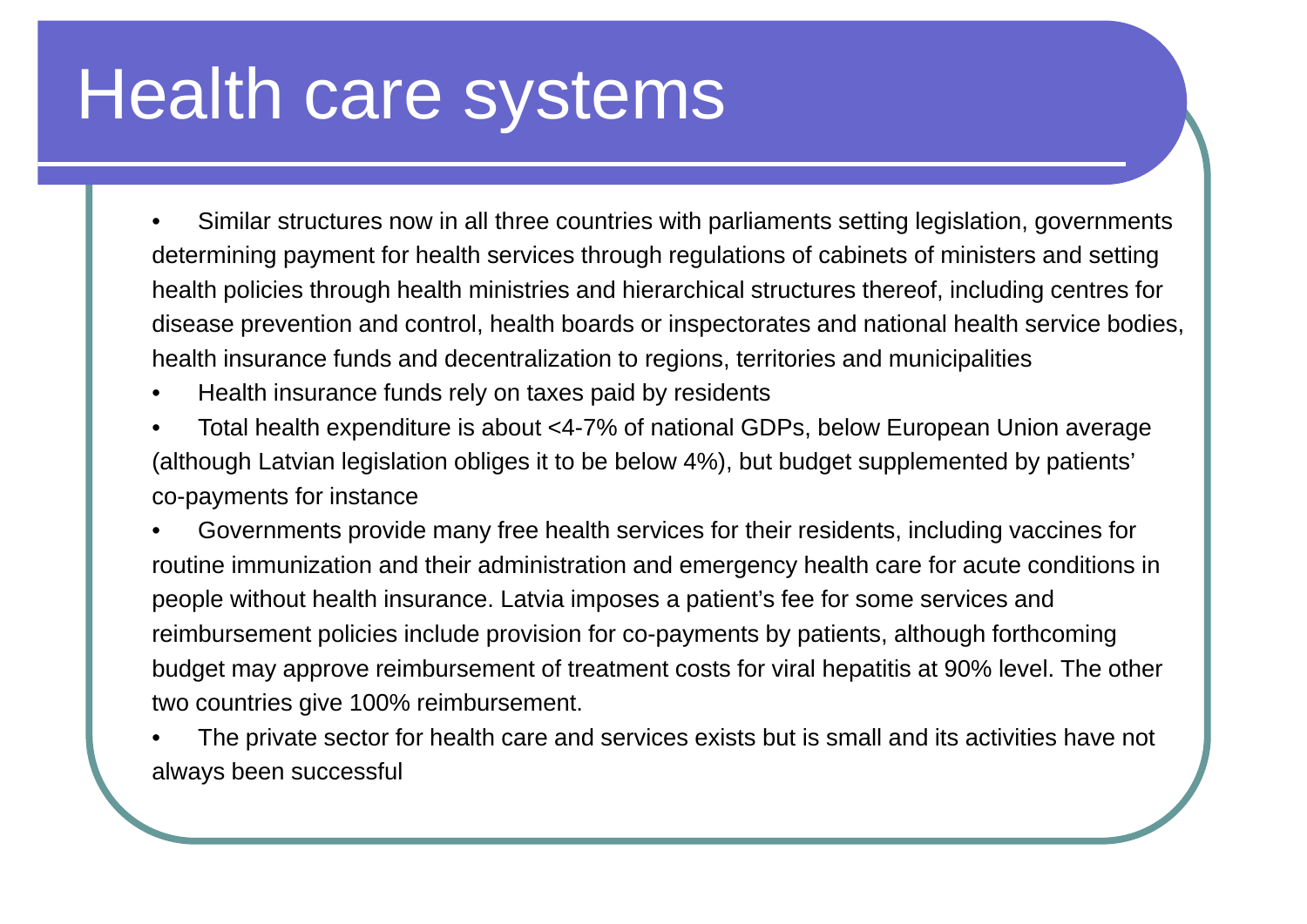#### Health care systems - continued

• Hepatitis B vaccination introduced at different times (for newborns in 1997 and 1998 in Latvia and Lithuania, but not country-wide in Estonia until 2003). As first immunized cohort reached the catch up rates debates continue around ending or adapting catch-up vaccination of adolescents and immunization schedules.There were also concerns about possible delays in actual timing of birth dose. Specific policies applied to the use of monovalent vs pentavalent or hexavalent vaccine. Debates around high prevalence in some adolescent, young adult, immunized cohorts should be assessed in order to determine efficacy of vaccination.

• Concerns are being raised, not just in the Baltic States, about impact of expensive new drugs, e.g. already in oncology and increasingly with new direct-acting antivirals for hepatitis C, although these are not yet used in the three countries (with the exception of simeprevir, boceprevir and telaprevir in Estonia and interferon-free DAA combination treatment in Lithuania in past few weeks); Latvia plans to introduce unspecified new treatment(s) in 2016. Lithuania has guidelines for diagnosis and treatment of chronic hepatitis B, date from 2005 – not a "socially important disease"; 3000-5000 patients with chronic hepatitis B being followed up. Possibly 10,000-12,000 patients with chronic hepatitis C (with budget for treatment). Clinical guidelines updated in 2015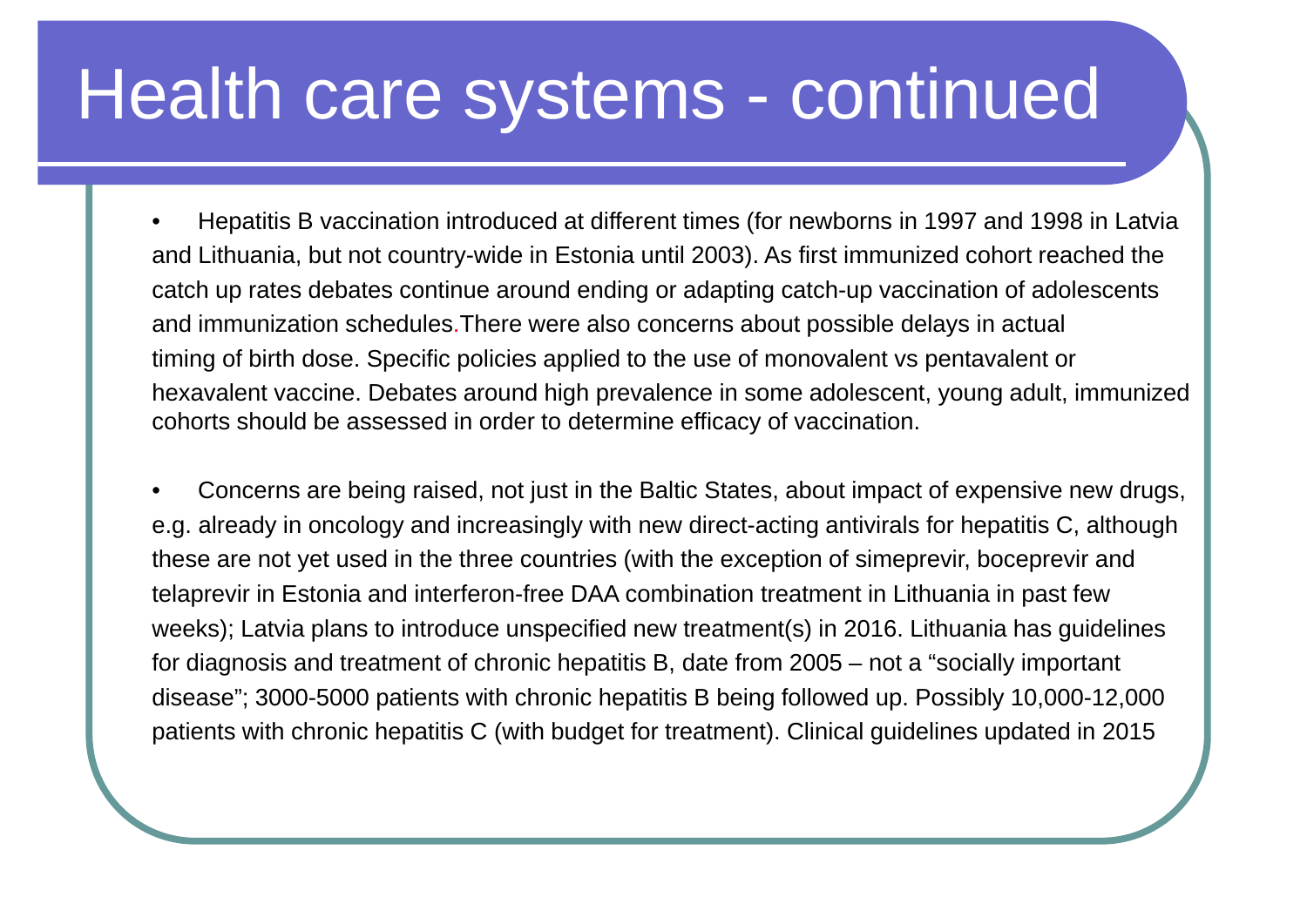### Health care systems - continued

- • Generic versions of DAAs are already being manufactured and sold at much lower prices in Asia, but not available locally (although reportedly brought into Lithuania)
- • Not known if Baltic countries are going to purchase any of these new antivirals or use different mechanisms such as negotiated contracts with manufacturers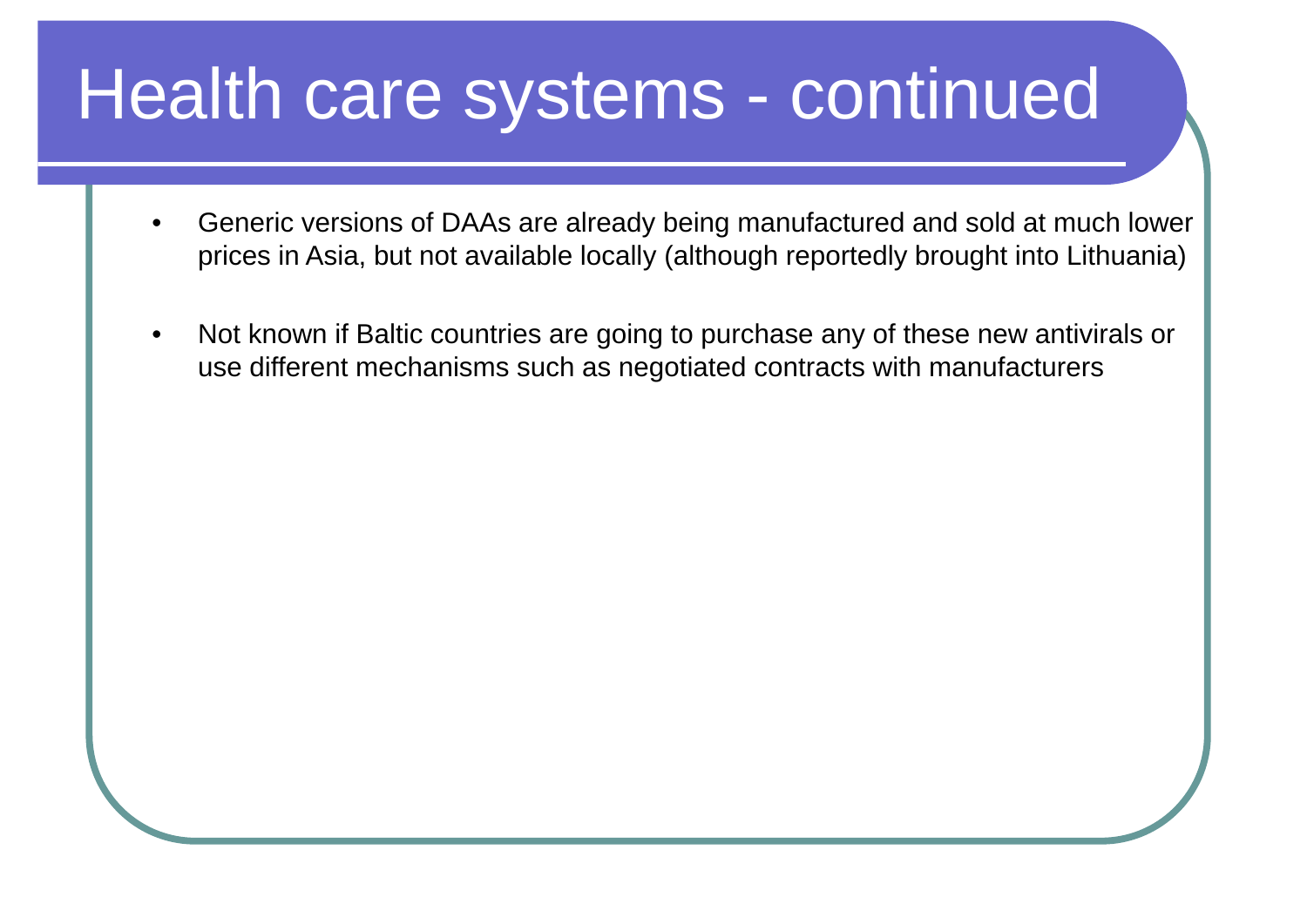## Surveillance and epidemiology

- • Initial worsening of viral hepatitis rates after independence before new interventions were introduced and had time to take root; waves of infection followed epidemics of injecting drug use among young people
- • Surveillance – legislative base long established; good use is being made of electronic information systems and linked databases
- • Excellent examples presented of well-designed studies and of opportunism (using available funding to bring viral hepatitis into HIV studies when possible)
- • Hepatitis A: increasing pool of susceptible seronegatives; large outbreaks seen; and travel increases risk of introduction of virus and secondary transmission. Vaccination of people at risk is recommended.
- • Hepatitis B: rates were high until vaccination was introduced into routine immunization programmes more than 10 years ago; concerns were raised about policies on birth dose and timeliness, use of hexavalent vaccines, poor-quality or insufficient screening, especially of pregnant women. Need for evaluation of the interventions/programmes. Rates of chronic hepatitis B rates appear to be rising. (Validation of reported cases is needed).
- • Mutations seen in all viral genes and at all stages of disease; molecular biology useful in investigating outbreaks and transmission routes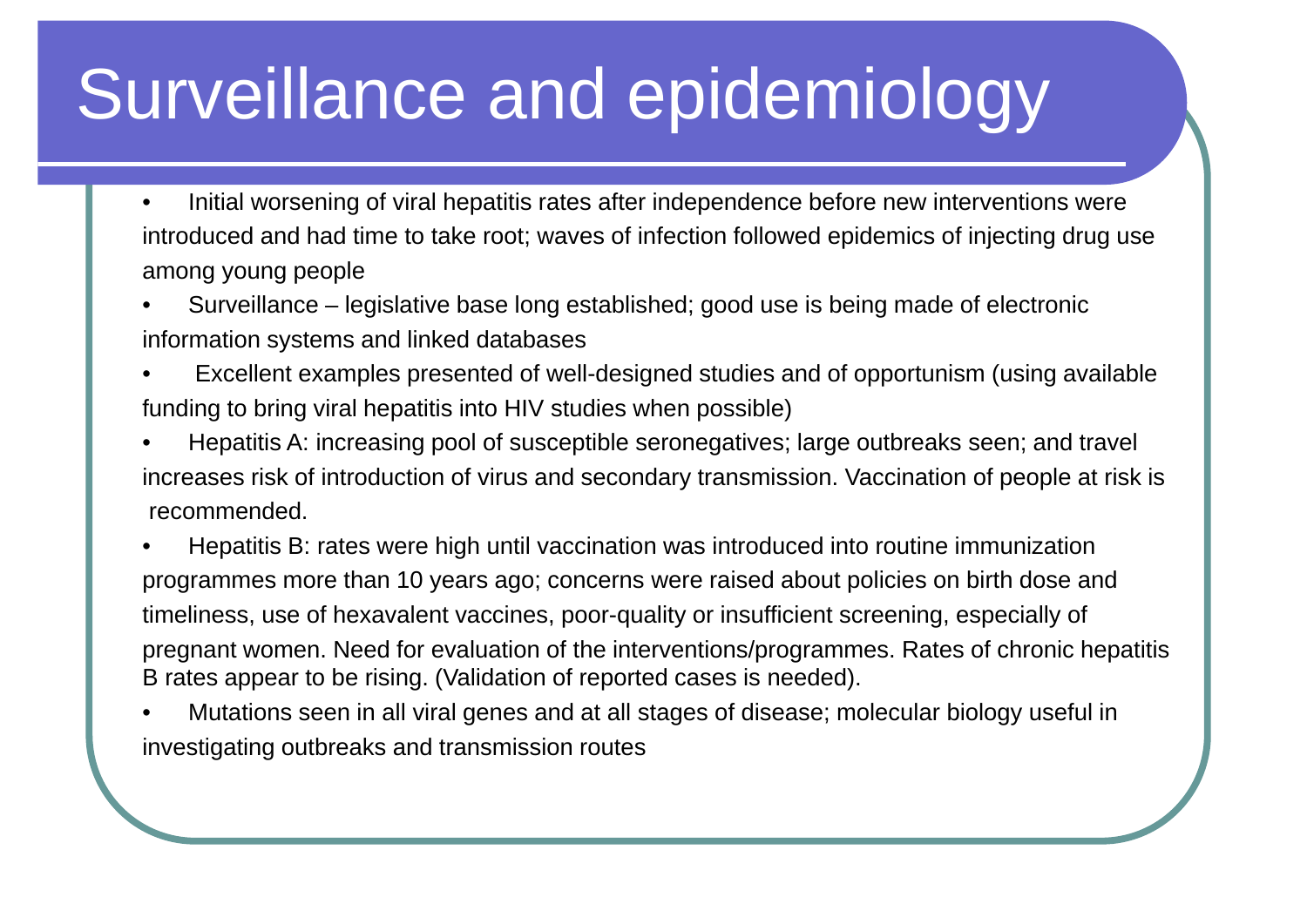# Epidemiology (continued)

- • Hepatitis C: prevalence rates are among highest in Europe (at around 2-3%) and very high in people who inject drugs (up to 90% in Tallinn in 2013 and 77% in Lithuania in 2015); incidence of chronic hepatitis C virus infection is rising, especially in men and people who inject drugs (PWID). Nucleic acid testing (NAT) vital for protecting the blood supply.
- • Genotyping indicates that transmission of HCV is spreading from PWIDs to the general population through heterosexual intercourse
- • PWIDs have also high rates of markers of hepatitis B virus infection (10.5% in Lithuania in 2015) and co-infections (HBV, HCV and HIV)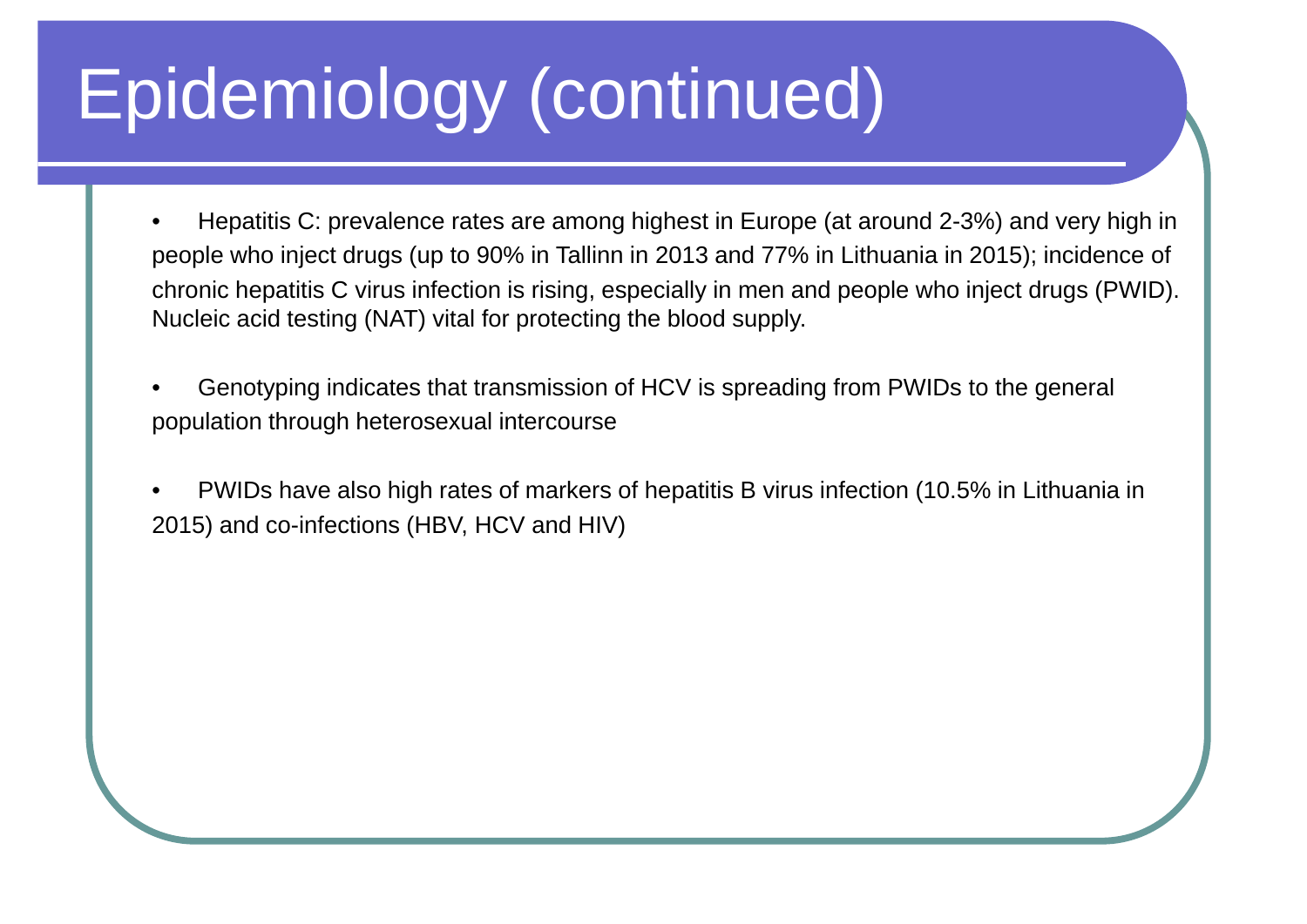# Epidemiology (continued)

- • MSM, CSWs and prisoners also have high reported rates, but data are too few and probably not representative although Lithuania participated in large European internet surveys; interviewed MSM reported low rates of completion of a full course of hepatitis B vaccination
- • Nosocomial transmission of hepatitis B and C viruses a major risk factor for older age groups although this statement is mainly based on questionnaire responses rather than on epidemiological investigations. With exception of Latvia where all possible risk factors are investigated by detailed interview improved surveillance of nosocomial infections and implementation of universal precaution measures should reduce the rate of nosocomial hepatitis B and C.
- • Hepatitis E is present in game (wild boars) and pigs; in humans a few sporadic domestic and imported cases) but no outbreaks; little known about extent of infections but sound serological studies with good standardized and validated assays show prevalence rates of 17% in Sweden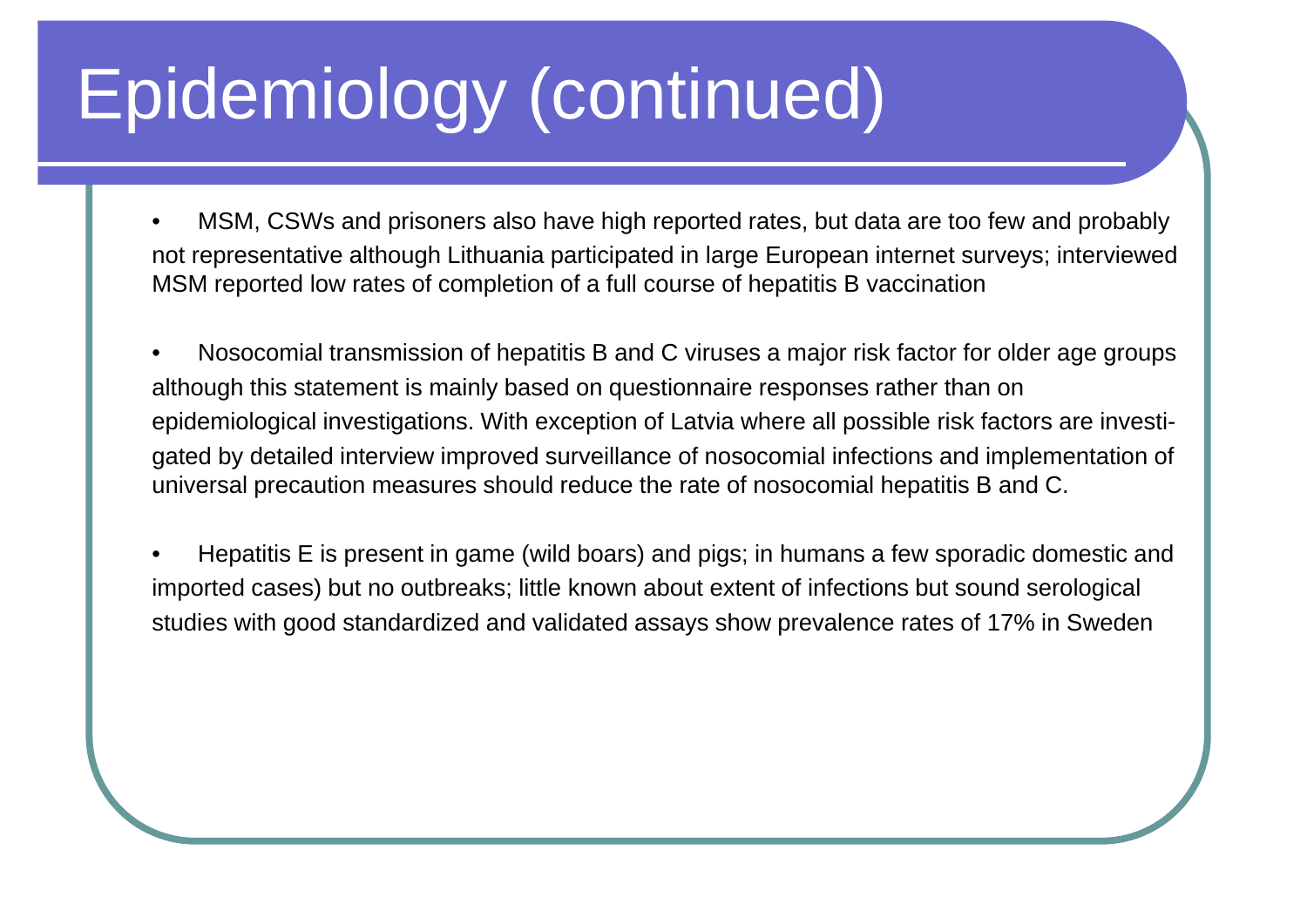## Prevention and control

- • Control measures for hepatitis A outbreak in Latvia included broad dissemination of technical and general information about preventive measures, recommendations for prevention issued on the web site of the national Centre for Disease Control and Prevention and posters stressing importance of hand-washing
- •Successful actions have been taken to make blood supply safe
- • Numerous strategies and activities were described, with varied results that are sometimes hard to determine, although a positive development was the inclusion of evaluation now in many programmes; successful policies on protection health care workers are in place in some instances (e.g. vaccinating medical students)
- • Lessons learnt from successful advocacy action such as those around World Hepatitis Day should be built upon in the future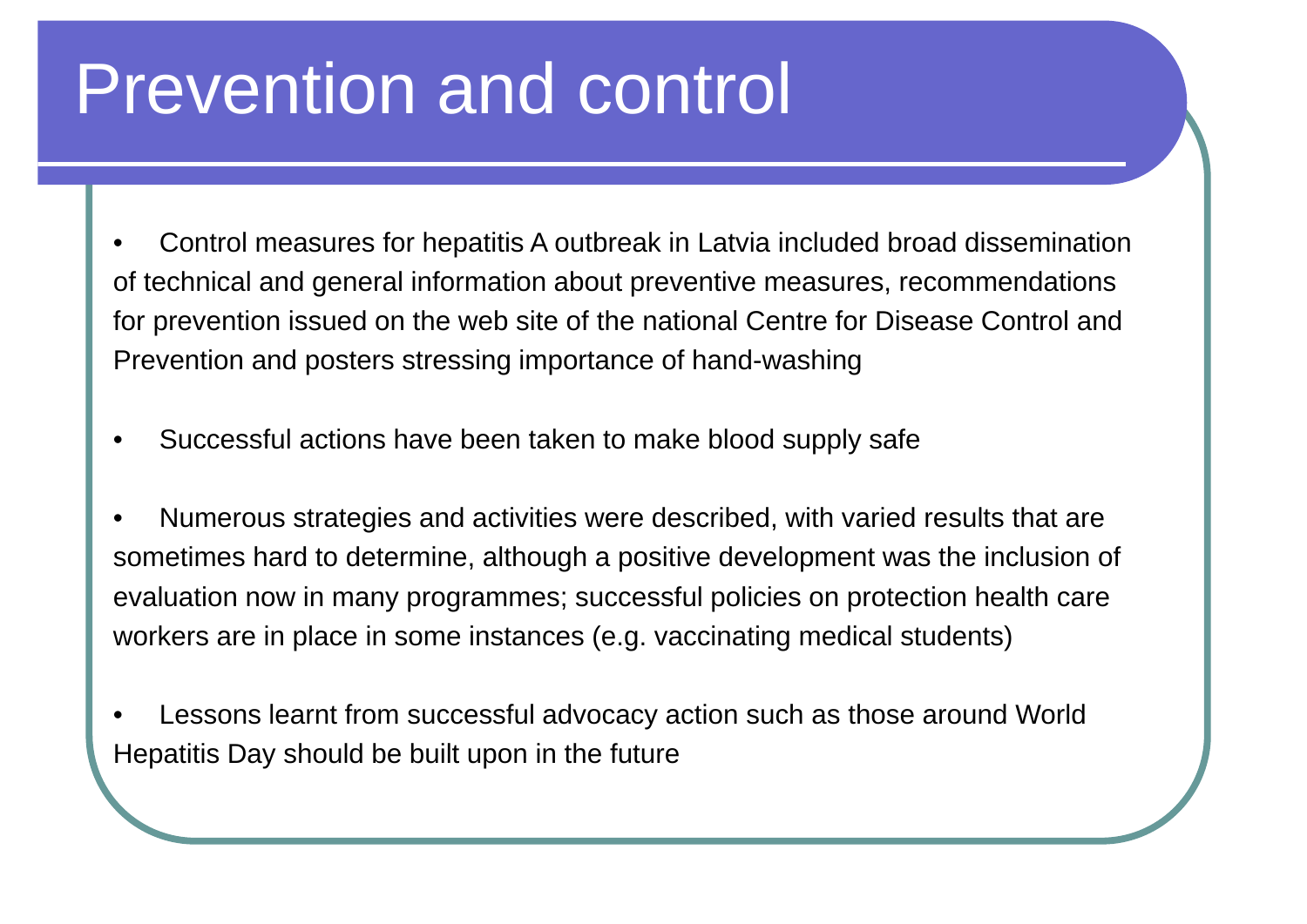## Prevention and control (cont'd)

- • Obstacles to prevention and control include the perceptions by some that treatment of drug use is impossible and that other people than PWIDs are more deserving of care because the damage is self-inflicted
- • Guidelines for hepatitis B vaccination exist, but some doctors do not implement the recommendations; rates of refusal for hepatitis B vaccination of 2-3% were reported, suggesting some levels of ignorance in the general population and/or medical profession
- • Concern was expressed at the perspective of viral hepatitis control through an "HIV lens", although the practice is hard to avoid given its use by WHO and other national and international bodies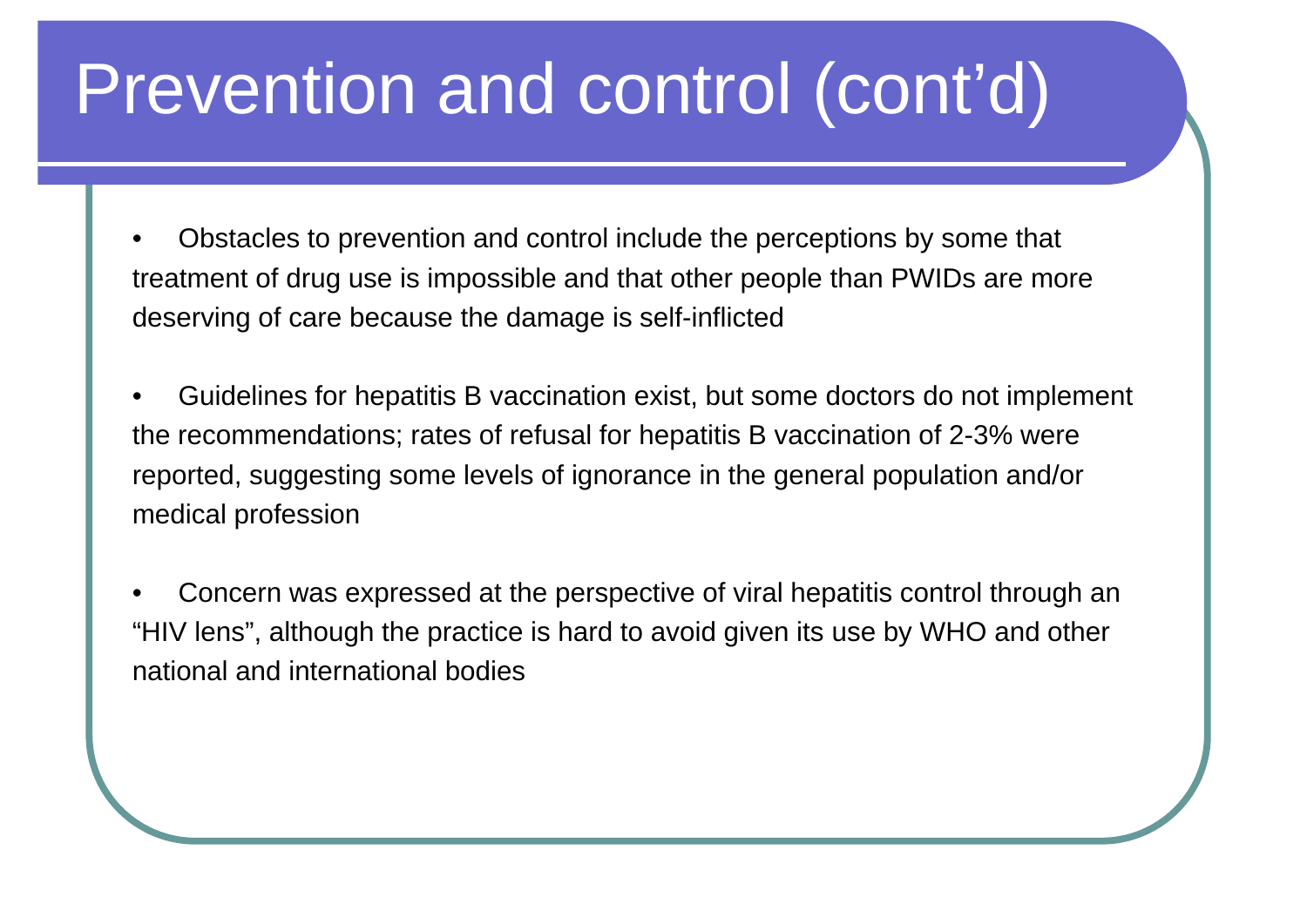#### Issues and needs

- • Strategies for prevention and control are sound but their implementation is not perfect; need for verification and evaluation of implementation of measures/interventions, and improvements in data collection and Assessment. Fragmentation of responses
- • Some good examples of intercountry collaboration or learning from the other Baltic countries (e.g. holding blood donation drives in leisure centres) but success in cooperation is not always guaranteed; resources could be shared (e.g. through the creation of a regional laboratory or common outbreak responses). Better collaboration warranted in the field of liver transplantation
- • Epidemiological studies including surveillance create a rich mosaic of data, but gaps mean that whole picture is not visible. For HBV and HCV, confusion persists about distinction between "acute" and "chronic" and in about 30% of cases the risk factors (although asked in the interview), are not known or are denied.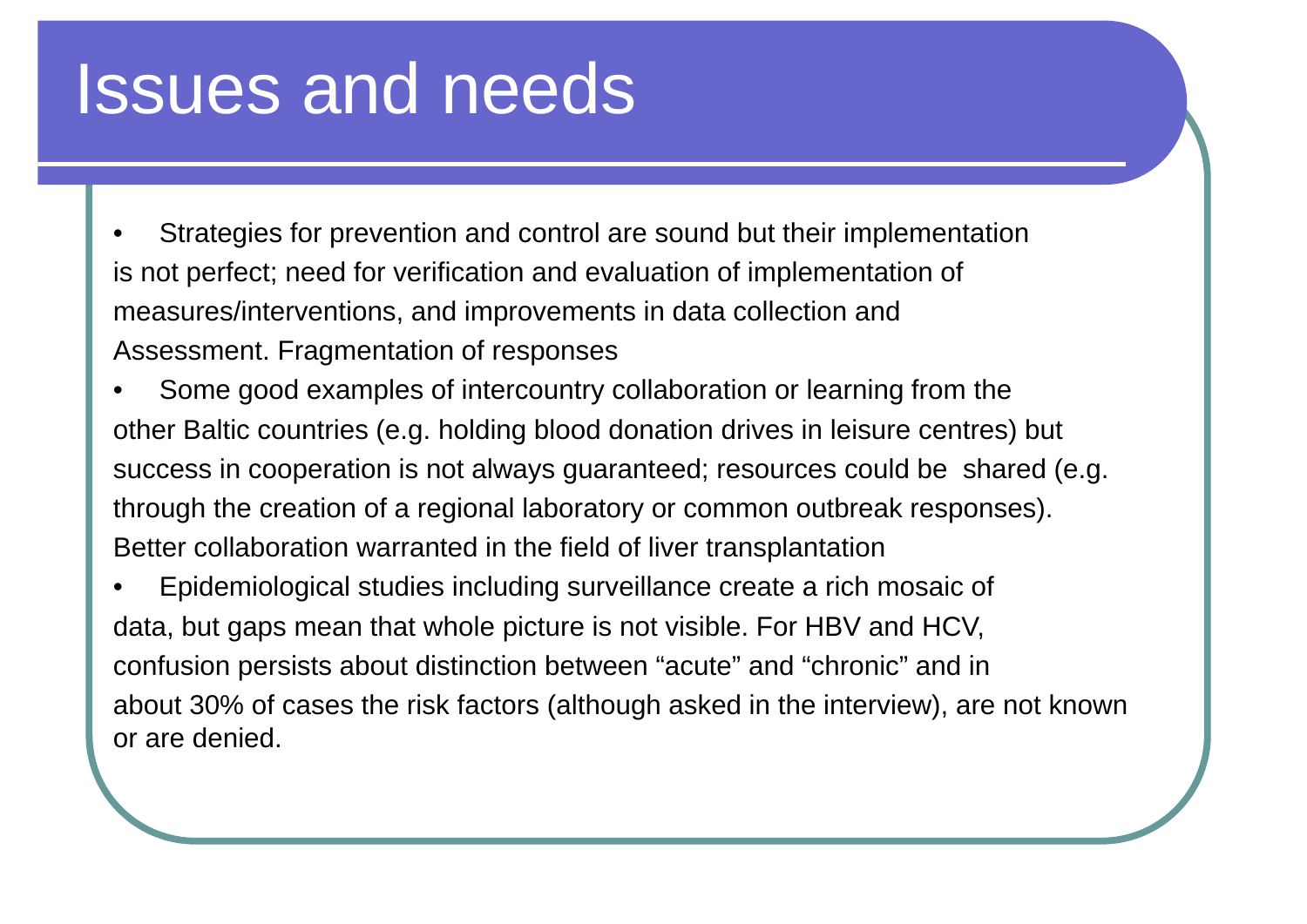- • Significant risks of infections are found in health care settings, indicating the need for improved infection control
- • Screening: nation-wide programmes are needed with plans and policies for identifying infected subjects and patients, for care and management of newly diagnosed patients, for setting treatment priorities (e.g. based on degree of fibrosis), and investigation of the possibilities for resistance (HCV treatment)
- • More discussion is needed around perinatal transmission of hepatitis B, vaccination schedules, and stopping or rethinking non vaccinated-adolescent at 12 years of age and older
- • Introduction of hexavalent vaccines can be combined in the infant schedules with preservation of the neonatal hepatitis B dose; existing vaccination programmes should be evaluated for effectiveness

**.** In view of the expanding population susceptible to infection with hepatitis A virus it is strongly recommended that the 3 countries consider establishing a joint intervention force or body that can provide advice and vaccination for rapid control and prevention of further spread of the infection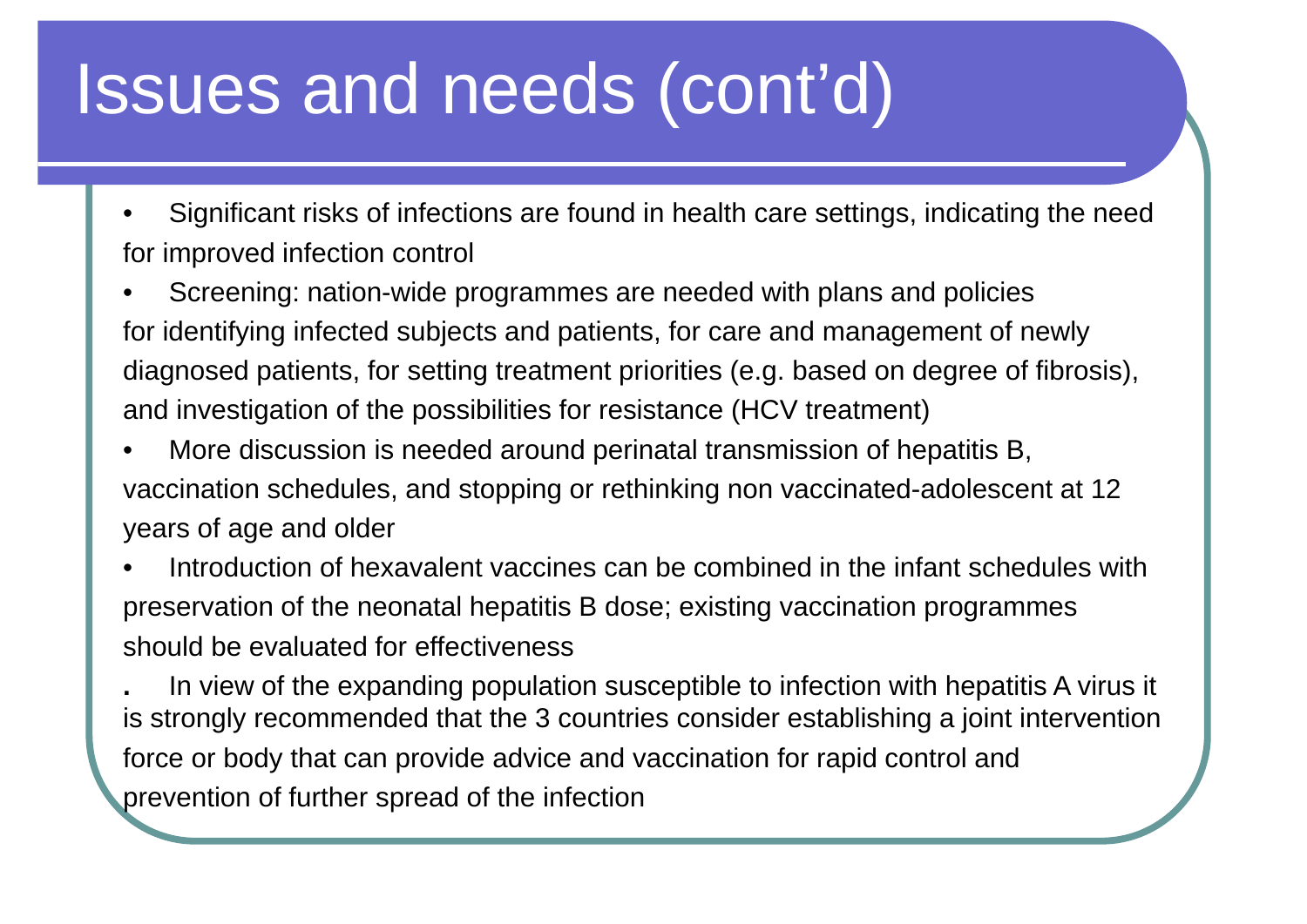- • Existing costs for treating viral hepatitis are high (most of health insurance fund's expenditure on pharmaceuticals in Lithuania); new directacting antivirals will significantly raise those costs
- • Issues of intellectual property rights, patents and generics need to be addressed together with finding mechanisms for funding or lowering prices of new DAAs and to identify who should lead investigation into their feasibility (WHO and EASL were suggested)
- • There is a paucity of nongovernmental organizations focused on viral hepatitis; the one existing organization in Latvia is unable to sustain its activities despite success in pushing for increased reimbursement
- • Language issues: three separate (and uncommon) languages plus Russian (and to a growing extent English) as a common language
- •Activities of the anti-vaccine movement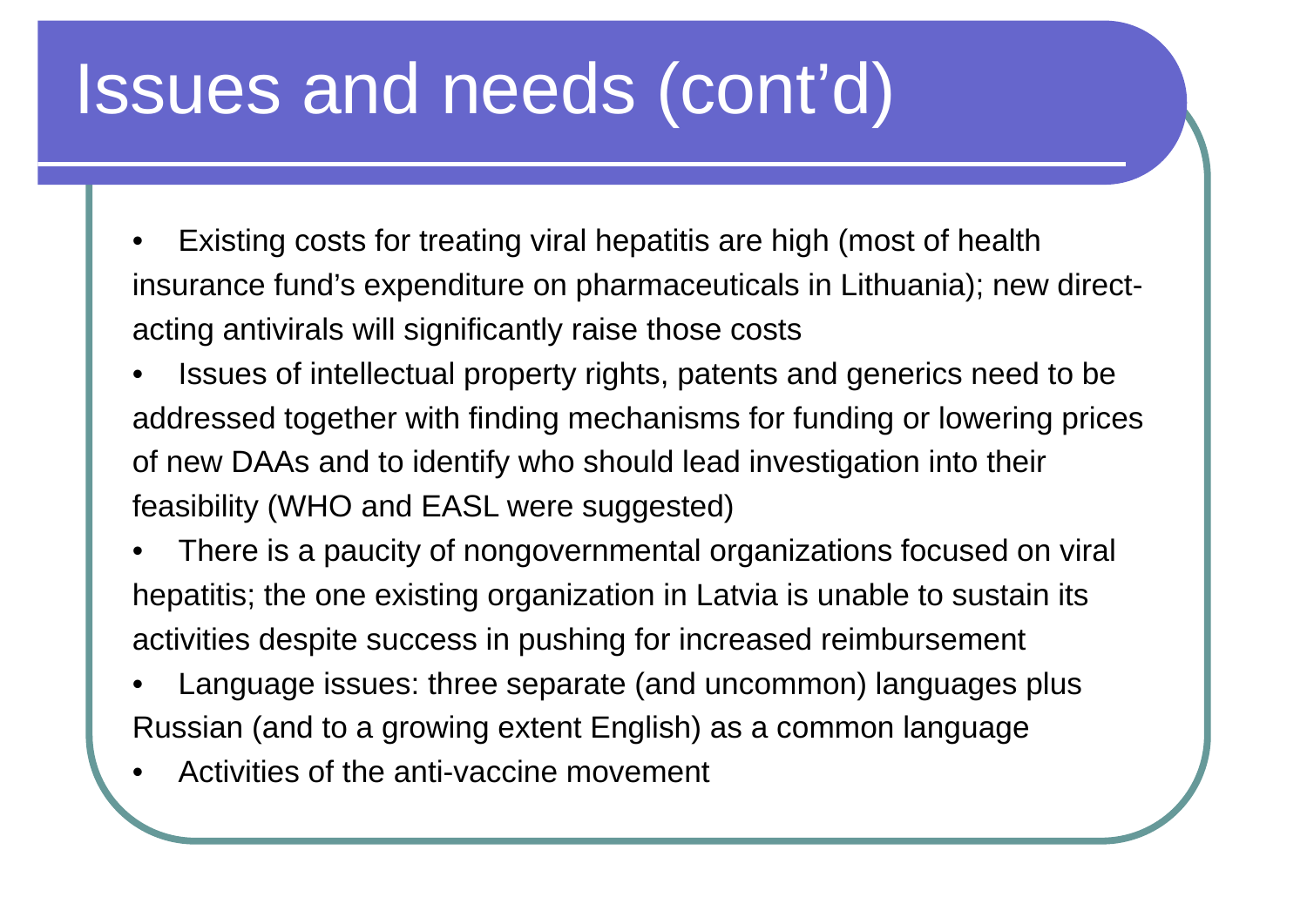- • National plans and strategies for viral hepatitis are needed where they do not exist, including policies on screening of pregnant women and people at risk – Latvia has an action plan for 2016-2018 to limit the spread of HIV, STI and hepatitis B and C as part of its Public Health Strategy for 2014-2020, and viral hepatitis is in danger of being lost within Estonia's comprehensive national health plan for 2009-2020
- • Also, calls were made for an end to "HIV exceptionalism", with greater priority for viral hepatitis as a public health issue per se, with specific (earmarked for hepatitis) funding needed, and a stronger focus on aspects of viral hepatitis that are not common to HIV transmission and control. The "HIV lens" needs to be broadened in focus to include education, information, awareness and topics such as re-socialization
- • The good news is that hepatitis C is a priority in Latvia, with funding (6.5 million euros) in the State health budget for 2016 (to be discussed on 30 November 2015)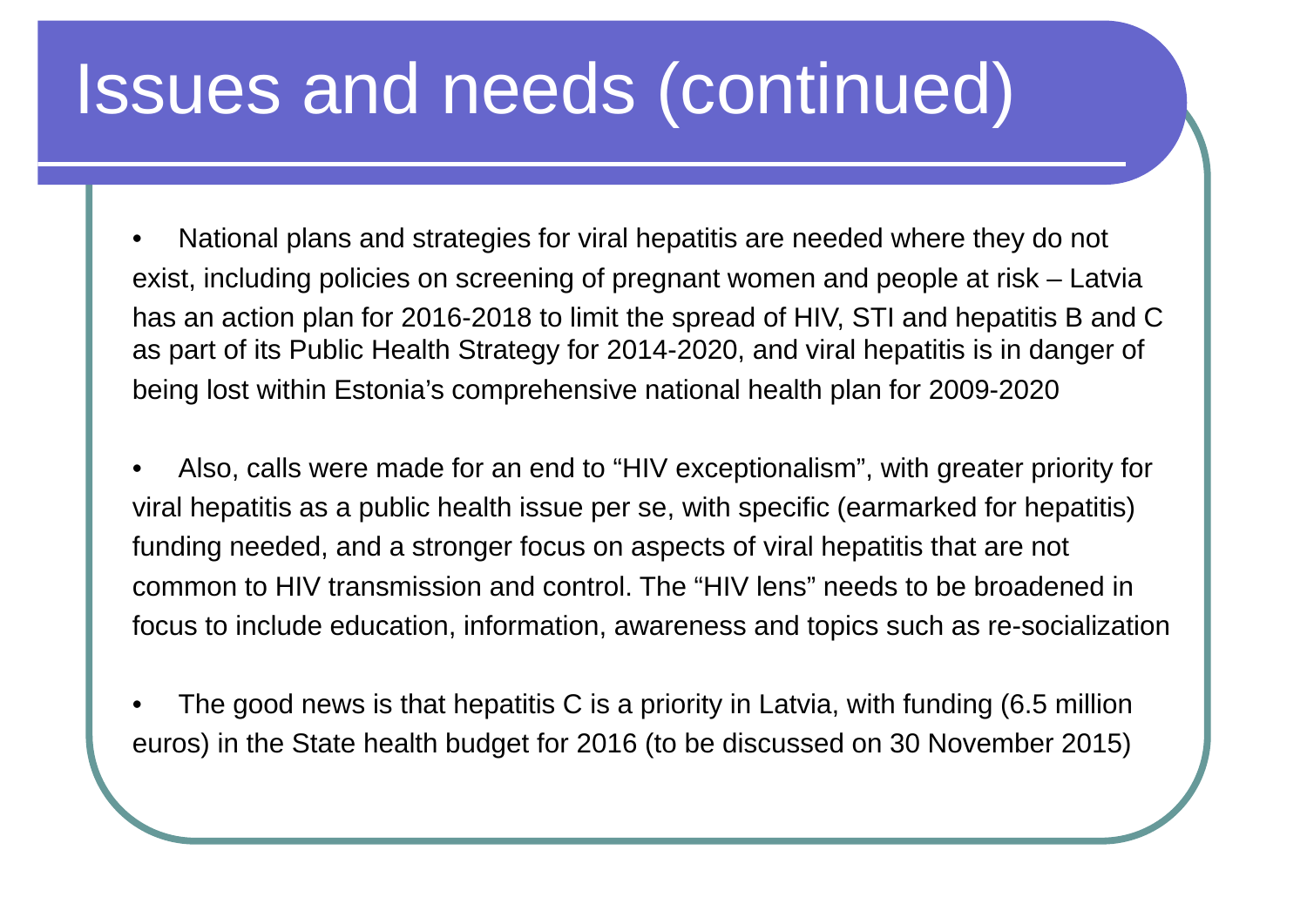- • Need for leadership (e.g. Lithuanian President donating blood) and champions of prevention and control of viral hepatitis
- • Clinical guidelines are needed or should be updated for treatment and management of people with chronic viral hepatitides – use or adapt existing guidance
- • For prevention and control, training standards and handbooks are needed as well as the greater involvement of health professionals at the primary health care level to avoid lost opportunities (e.g. vaccination of PWIDs in primary health care)
- • Attention should be paid to joint procurement of new antivirals whether through intercountry cooperation (e.g. a consortium, an are in which VHPB has expertise) to lower prices or work under the European Commission's aegis
- • Review of co-payments by patients and reimbursement of treatments for hepatitis C (including consideration of situation of patients for whom interferon treatment already paid for has failed)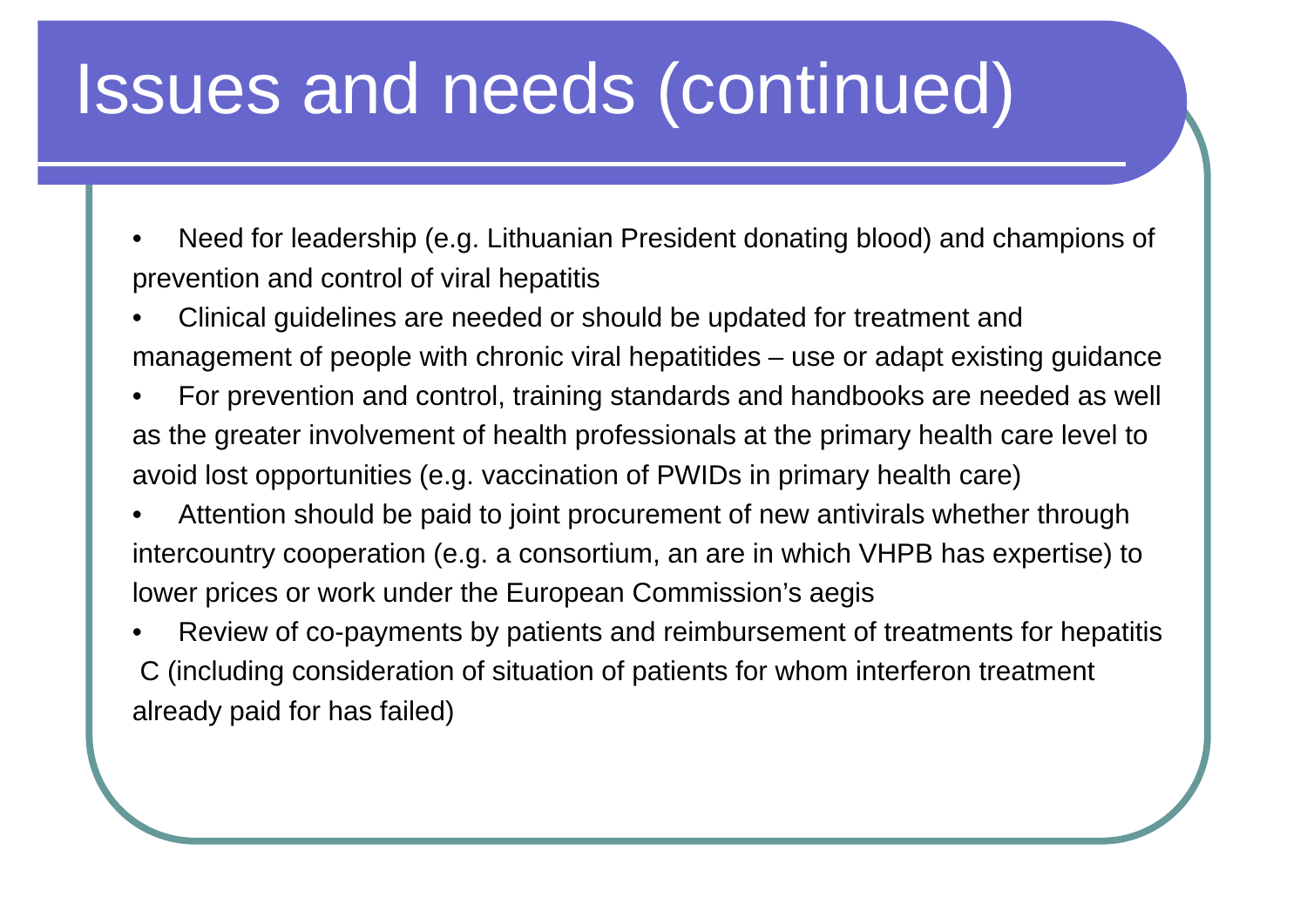- • Validation of data, including prevalence studies and epidemiological surveillance of cirrhosis and hepatocellular carcinoma rates, data on vaccination coverage rates and evaluation of the impact of interventions and vaccination programmes; also better methods of reaching vulnerable populations and winning trust
- • More funding for specific studies on viral hepatitis, from prevalence and incidence rates to prevention and control and engagement of civil society as well as sustainable funding for programmes
- **.** Need to eliminate the practice of remuneration of blood donors (in Lithuania where higher rates of HBV-, HCV- and HIV-positive remunerated blood donors are found; blood donation is entirely voluntary in Estonia and Latvia) and increase the number of regular donors
- • Need to continue work on improving infection control in health care establishments and other facilities such as tattoo parlours; encourage each country to create a national infection control programme using WHO guidelines for such programmes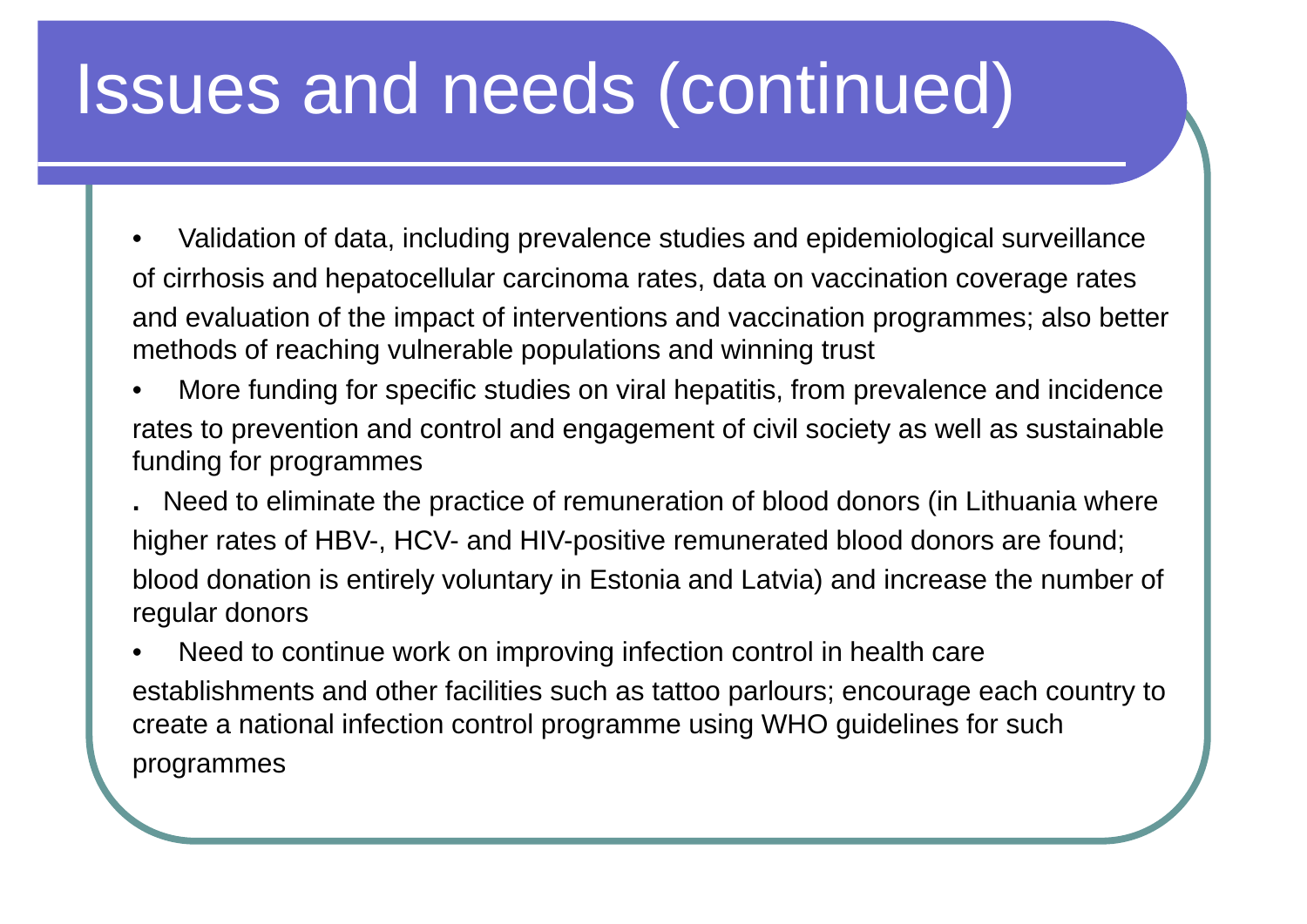- • Actions are needed to induce general practitioners/physicians to implement existing guidelines on vaccination (including clarification of the meaning of "obligatory" in relation to vaccination) and definition of their duties in that regard; need to raise the awareness among physicians and especially general practitioners about the importance of viral hepatitis
- • Need to promote hepatitis B vaccination of people at risk (e.g. chronic hepatitis C patients and health care workers) or with high risk behaviours, such as MSM, PWIDs and CSWs, and to promote harm reduction activities – increasing needle-exchange programmes providing low dead-space syringes, promoting condom use, etc
- • Greater information efforts to counter the scepticism of the educated classes about the values of vaccination plus general promotion of vaccines
- • Encourage establishment of and support for nongovernmental organizations working on promoting prevention and control of viral hepatitis and care and support of patients